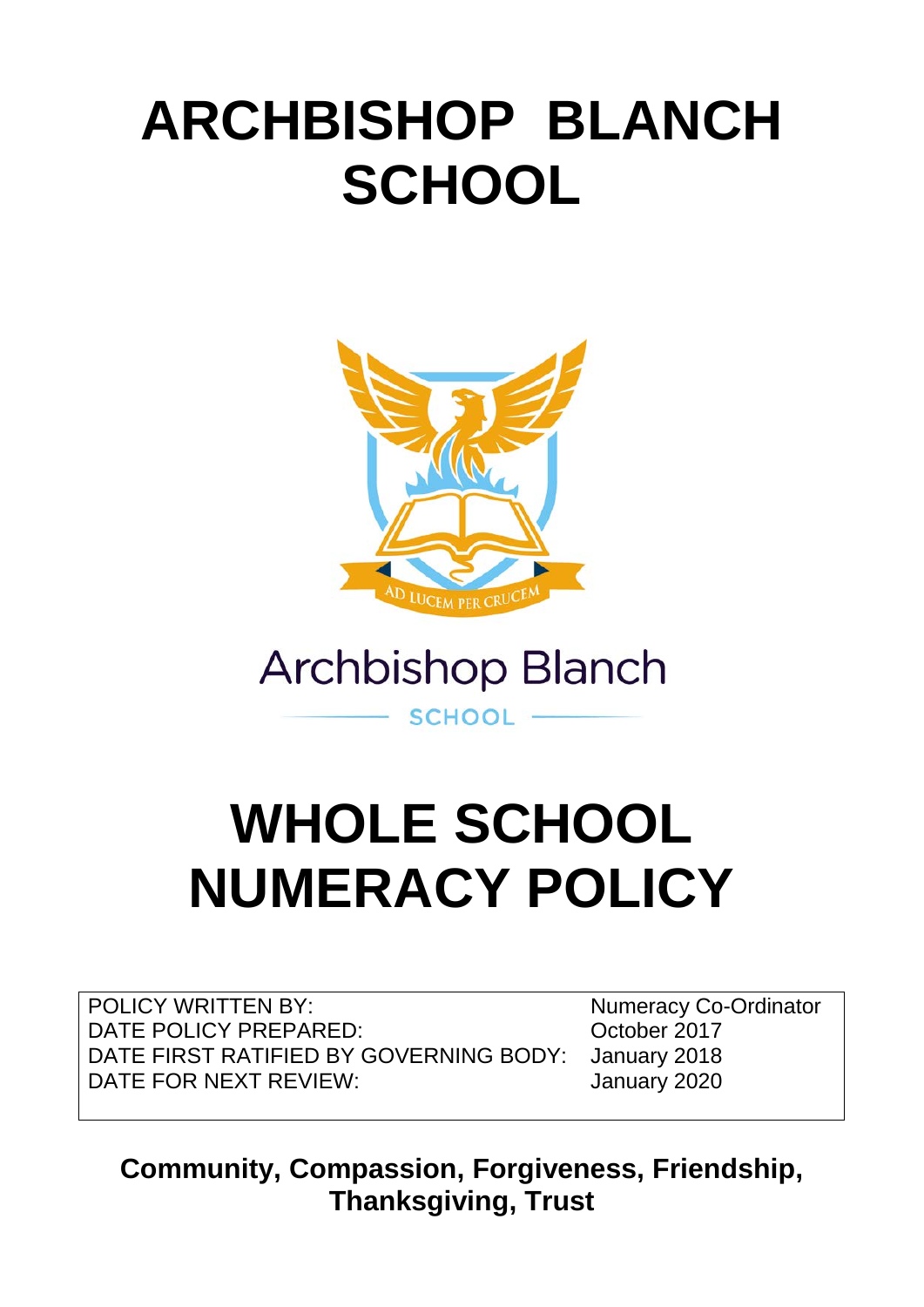# Whole School Numeracy Policy 2017-2018

# Contents:

- 1. Aims and Strategies
- 2. Roles and Responsibilities
- 3. Monitoring and Evaluation

This policy should be taken and used as part of Archbishop Blanch Church of England School's overall strategy and implemented within the context of our Mission Statement and Instrument of Government aims.

As a Church of England School, we accept and respect all members of our community as unique children of God, precious in His sight and of infinite worth.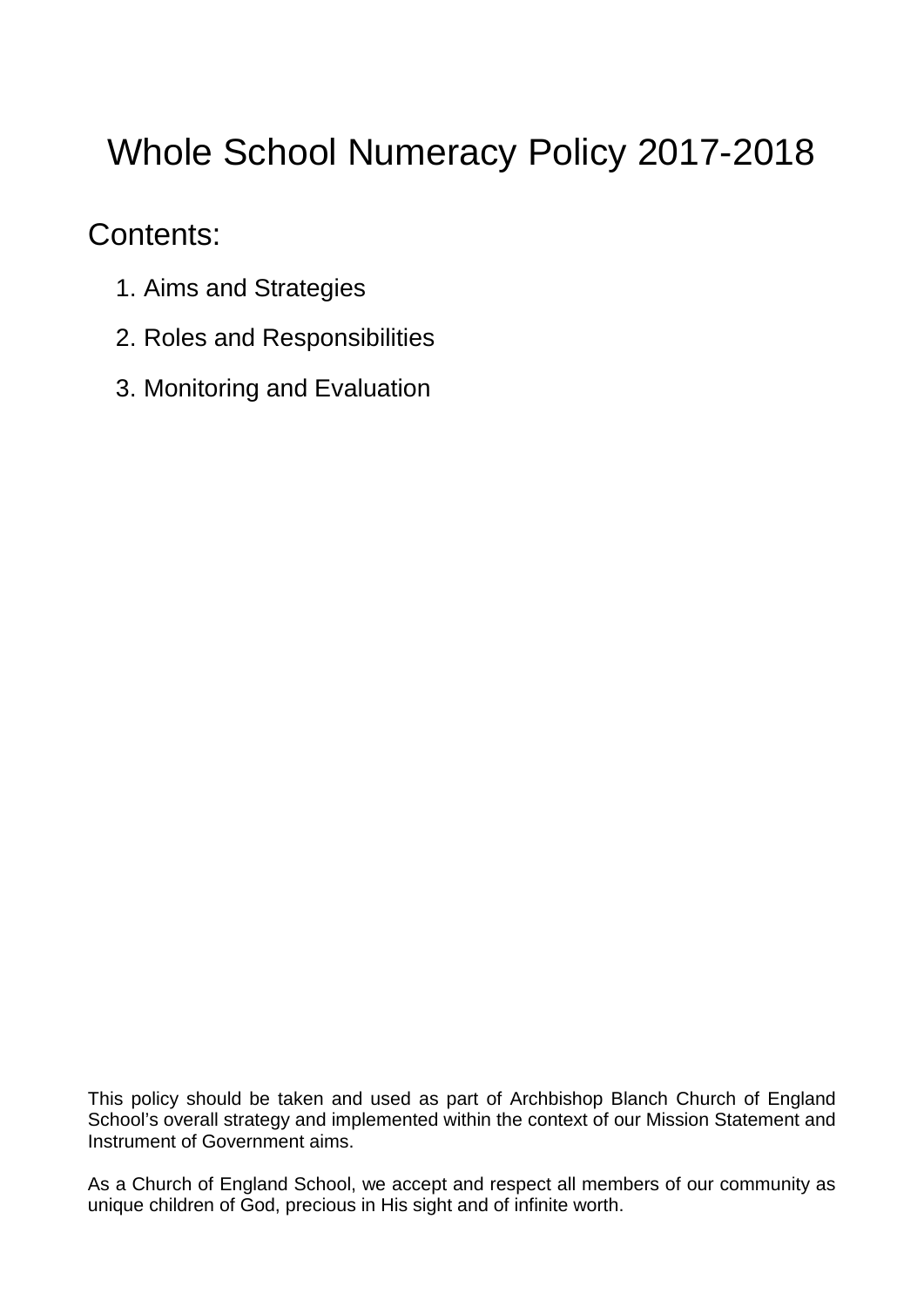# Aims and Strategies

# **Definition of Numeracy**

Numeracy complements literacy and is sometimes called 'mathematical literacy'. Both skills are needed in order to function fully in modern life.

Being numerate means being able to reason with numbers and other mathematical concepts and to apply these in a range of contexts and to solve a variety of problems. Being numerate is as much about thinking and reasoning logically as about 'doing sums'.

It means being able to:

- Interpret data, charts and diagrams
- Process information
- Solve problems
- Check answers
- Understand and explain solutions
- Make decisions based on logical thinking and reasoning.

Numeracy involves skills that are sometimes not adequately learnt in the classroom – the ability to use numbers and solve problems in real life.

(As defined by [www.nationalnumeracy.org.uk,](http://www.nationalnumeracy.org.uk/) 2017)

Numeracy is at the heart of all learning and is involved in all aspects of our daily lives. As teachers of all subjects at Archbishop Blanch School, it is our duty to enable and encourage all learners to develop in all of the above and therefore become young numerate adults. Numeracy skills can be developed across the curriculum, not just what happens in maths lessons, and therefore the development and consolidation of numeracy is a whole school responsibility.

# **Aims of the Whole School Numeracy Policy**

- 1. To develop, maintain and improve standards of Numeracy at every key stage.
- 2. To raise the profile of numeracy across the curriculum.
- 3. To ensure that all teaching and learning is embedded with numeracy that is relevant, meaningful and mathematically accurate.
- 4. To give students of all abilities and backgrounds the opportunity to improve their numeracy skills.
- 5. To raise the awareness of Numeracy amongst staff through training, twilights, departmental and numeracy meetings.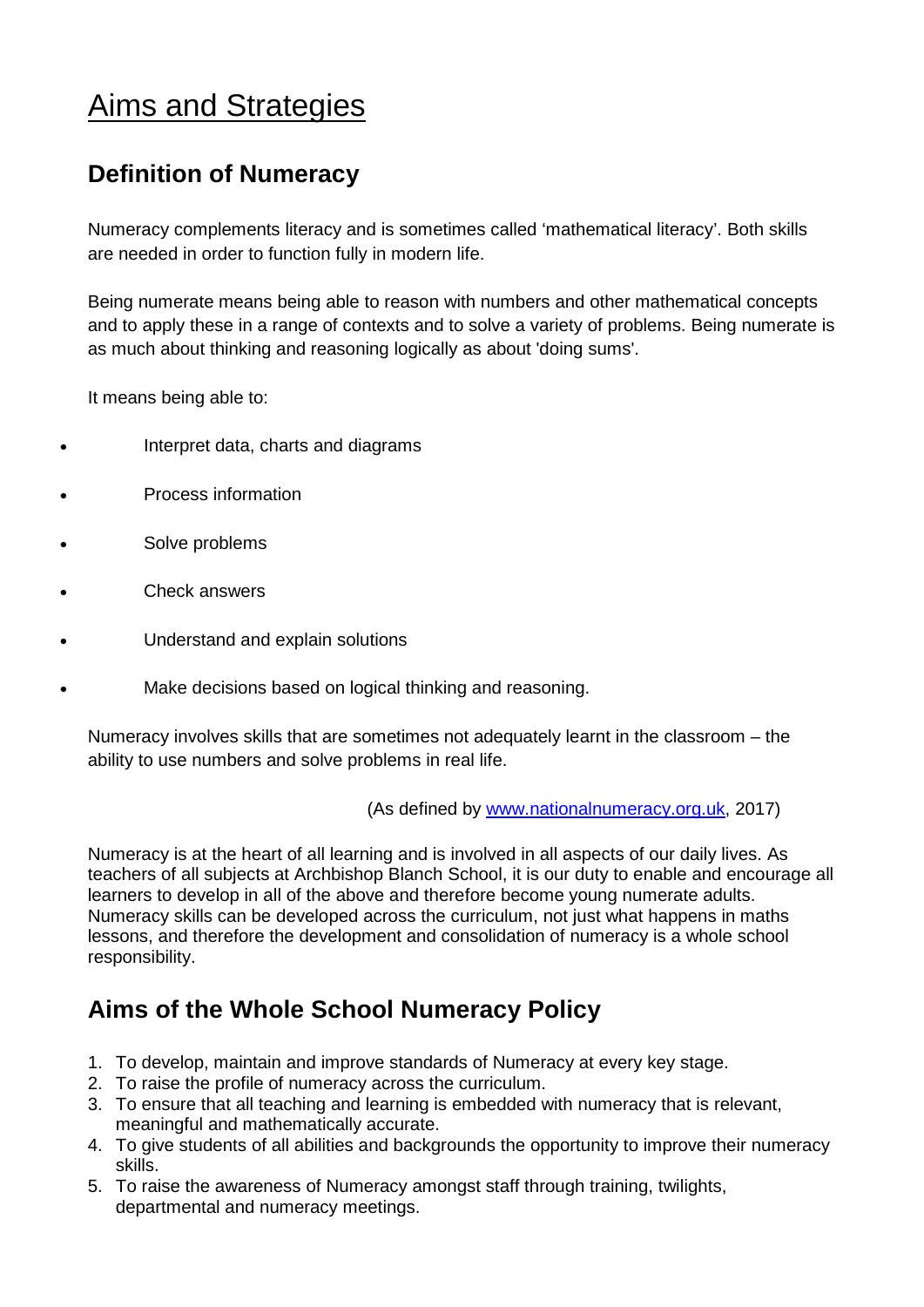- 6. To encourage staff to share good Numeracy practice and engage in cross curricular Numeracy activities to ensure consistency of practice.
- 7. To identify the roles and responsibilities of staff with regards to Numeracy within school and indicate the areas of collaboration between faculties.

# **Strategies**

#### Develop a positivity towards Numeracy

All staff have the responsibility to be Numeracy role models – demonstrating positive attitudes surrounding Numeracy and Maths as well as expressing the importance to students in real life. Staff should encourage students to engage with Numeracy posters, challenges and form time numeracy, also.

Develop a consistent approach to Numeracy

In order to develop a consistent approach to Numeracy across the school, staff should:

- $\triangleright$  Use agreed approaches to Numeracy
- $\triangleright$  Ensure any relevant equipment that can be used for Mathematical reasons is available
- $\triangleright$  Encourage students to estimate an initial answer in order to decide if their answer is realistic
- $\triangleright$  Follow any mathematical notation and be consistent with this
- $\triangleright$  Encourage students to show all working out for all numeracy based questions and activities
- $\triangleright$  Assist in encouraging students to use mental calculations wherever possible
- Use correct mathematical language such as 'subtract' rather than 'take away'

#### Ensure Numeracy support is available

Numeracy faculty leads will be appointed in each faculty and each faculty lead will meet half termly with the Numeracy Coordinator. The Numeracy faculty lead will assist in developing Numeracy within their faculty, completing subject audits, QA for Numeracy in their areas and developing resources and teaching ideas to develop the use of Numeracy in their area.

The Numeracy handbook will be based upon that supplied by School Improvement Liverpool and will be adjusted to suit the needs of the school. The results of the subject audits supplied by faculty leads in Numeracy and any requests from staff will then be built into the handbook. It will contain explanations of key concepts, key terms, language and notation as well as explanations for how to begin explaining a topic. Any areas of development a department may need will be addressed in the handbook at the first opportunity by the Numeracy Coordinator.

Each faculty will be given the opportunity to talk about numeracy and their ideas in their department meetings at least once a half term. Any needs will be brought to the attention of the Numeracy Coordinator and they will be addressed.

Posters specific to the needs of each faculty will be created and given to the faculty leads to ensure the display.

#### Raising the profile of Numeracy

Numeracy Noticeboard will display all Numeracy information as well as any Numeracy competitions and their winners. Numeracy Noticeboard will also include a mathematician of the week and allow students to research these mathematicians and plan a poster to display this.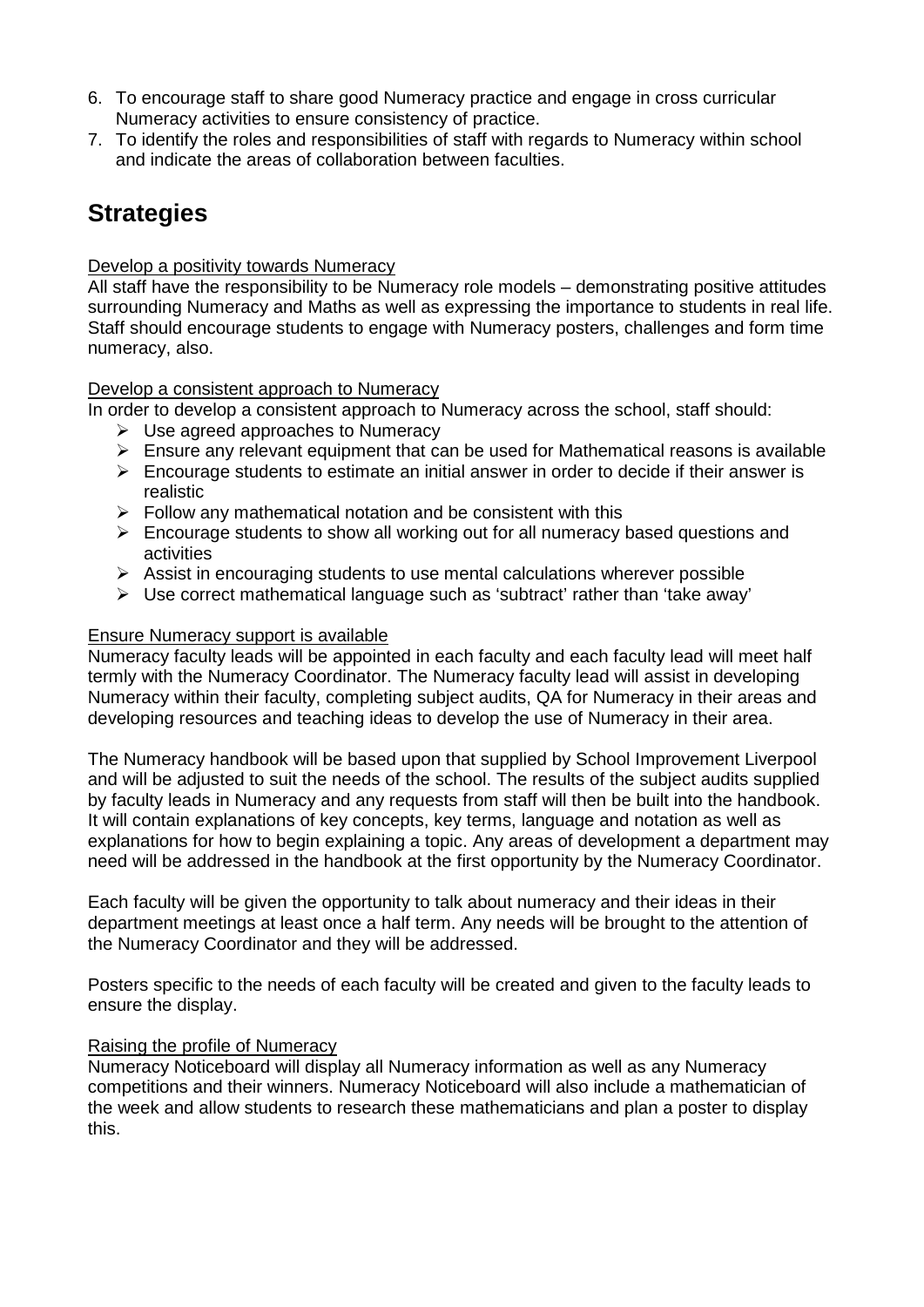Numeracy problems will be provided in form time to raise the profile of Numeracy for all and Numeracy Ambassadors will be in place from each form to assist in the encouragement of all students in Numeracy activities.

Numeracy posters and problems will be displayed around school to generate discussion amongst students and staff.

# Roles and Responsibilities

## **Role of Senior Leadership Team**

- $\triangleright$  To lead and give a Numeracy a high profile
- $\triangleright$  Lead in delivering the school's Whole School Numeracy Policy
- $\triangleright$  Provide opportunity for staff Numeracy training
- $\triangleright$  Support the Numeracy Coordinator's initiatives
- $\triangleright$  Monitor the implementation of the Numeracy Policy in all departments
- $\triangleright$  Allow a budget specifically for Numeracy
- $\triangleright$  Ensure the Governing Body are up to date will all Numeracy developments

## **Role of Numeracy Coordinator**

- $\triangleright$  To support all departments in implementing the Numeracy Policy
- To lead Faculty Numeracy lead meetings and share good practice with all staff
- $\triangleright$  To work with all staff in raising the profile of Numeracy
- $\triangleright$  To coordinate any catch up Numeracy strategies and intervention
- > To create a Numeracy proposal and ensure all proposals are carried out
- $\triangleright$  To work with other schools and SIL to assist in developing Numeracy for life
- $\triangleright$  To provide Numeracy training in the form of a twilight or INSET
- $\triangleright$  To devise a subject audit for Numeracy across all faculties
- $\triangleright$  To provide parents with any information they may need to support their child's **Numeracy**
- $\triangleright$  To create and advertise Numeracy across the curriculum
- $\triangleright$  To create and implement a Numeracy Newsletter to provide information for parents
- $\triangleright$  To create and monitor the use of the Numeracy Noticeboard and its' effectiveness

# **Role of Heads of Department**

- $\triangleright$  To ensure there is Numeracy within all schemes of work
- $\triangleright$  To seek opportunities to develop Numeracy within their subject and liaise on this with the Numeracy coordinator and the Maths department
- $\triangleright$  To monitor the department's use of Numeracy in teaching and learning
- $\triangleright$  To encourage good practice with regard to the development of Numeracy
- $\triangleright$  To ensure that displays contain accurate mathematical notation and language

# **Role of the Numeracy Faculty lead**

- $\triangleright$  To attend half termly Numeracy meetings
- $\triangleright$  To work with the Numeracy Coordinator to lead in developing Numeracy across the curriculum
- $\triangleright$  To feedback on anv developments and seek to improve where necessary
- > To Quality Assure Numeracy where necessary
- $\triangleright$  To complete all subject audits and feedback where help is required